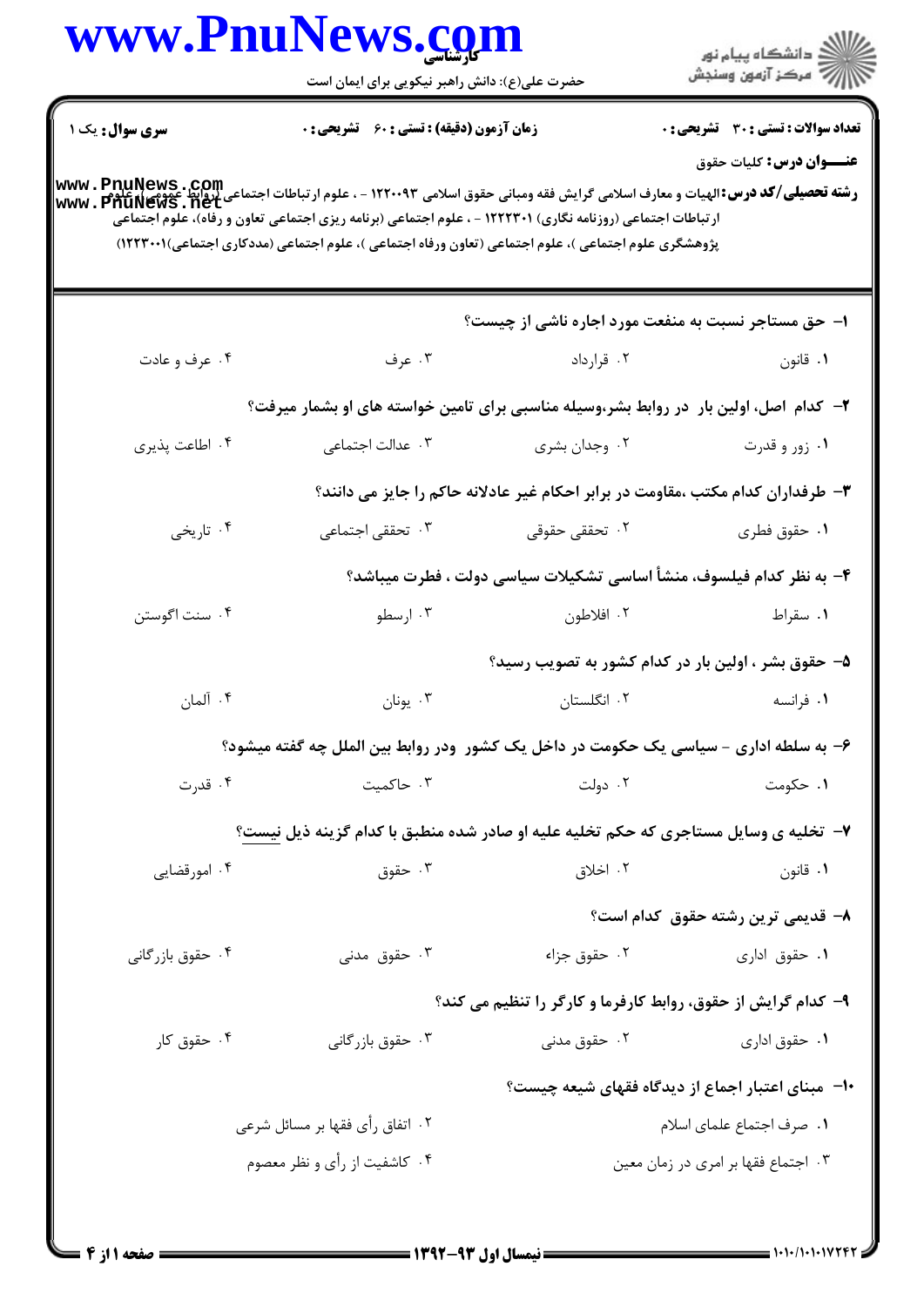|                        | www.PnuNews.com                                                                                                                                                                                                                                                                                                                                                                           |                      | ڪ دانشڪاه پيام نور<br>پ <sup>ر</sup> مرڪز آزمون وسنڊش                |
|------------------------|-------------------------------------------------------------------------------------------------------------------------------------------------------------------------------------------------------------------------------------------------------------------------------------------------------------------------------------------------------------------------------------------|----------------------|----------------------------------------------------------------------|
|                        | حضرت علی(ع): دانش راهبر نیکویی برای ایمان است                                                                                                                                                                                                                                                                                                                                             |                      |                                                                      |
| <b>سری سوال : ۱ یک</b> | <b>زمان آزمون (دقیقه) : تستی : 60 ٪ تشریحی : 0</b>                                                                                                                                                                                                                                                                                                                                        |                      | <b>تعداد سوالات : تستی : 30 ٪ تشریحی : 0</b>                         |
|                        | <b>رشته تحصیلی/کد درس:</b> الهیات و معارف اسلامی گرایش فقه ومبانی حقوق اسلامی ۱۲۲۰۰۹۳ - ، علوم ارتباطات اجتماعی(روابط عمومی): www . PnuNews<br> www . PhuNews . net<br>ارتباطات اجتماعی (روزنامه نگاری) ۱۲۲۲۳۰۱ - ، علوم اجتماعی (برنامه ریزی اجتماعی تعاون و رفاه)، علوم اجتماعی<br>(پژوهشگری علوم اجتماعی )، علوم اجتماعی (تعاون ورفاه اجتماعی )، علوم اجتماعی (مددکاری اجتماعی)۱۲۲۳۰۰۱ |                      | <b>عنـــوان درس:</b> کلیات حقوق                                      |
|                        |                                                                                                                                                                                                                                                                                                                                                                                           |                      | 11- عقل و اجماع برای بهتر فهمیدن کدامیک از گزینه های ذیل بکار میرود؟ |
| ۰۴ قرآن و سنت          | ۰۳ قرآن و شرع                                                                                                                                                                                                                                                                                                                                                                             | ۰۲ کتاب و قیاس       | ۰۱ سنت و قیاس                                                        |
|                        |                                                                                                                                                                                                                                                                                                                                                                                           |                      | 1۲– منظور از منابع حقوق عرفی کدام است؟                               |
|                        | ۰۲ منابع حقوق غیر مذهبی                                                                                                                                                                                                                                                                                                                                                                   |                      | ٠١. منابع حقوق مذهبي                                                 |
|                        | ۰۴ منابع غیرقانونی                                                                                                                                                                                                                                                                                                                                                                        |                      | ۰۳ منابع قانونی                                                      |
|                        |                                                                                                                                                                                                                                                                                                                                                                                           |                      | ۱۳- منظور از قانون در معنای خاص چیست؟                                |
|                        | ۰۲ مصوبه ی قوه ی مجریه                                                                                                                                                                                                                                                                                                                                                                    |                      | ۰۱ مصوبه ی قوه ی قانونگذاری                                          |
|                        | ۰۴ کلیه ی مصوبات حکومتی                                                                                                                                                                                                                                                                                                                                                                   |                      | ۰۳ مصوبه ی قوه ی قضائیه                                              |
|                        |                                                                                                                                                                                                                                                                                                                                                                                           |                      | ۱۴– تشخیص عدم مخالفت آیین نامه با قانون به عهده کدام مرجع است؟       |
| ۰۴ قوه ی قانونگذاری    | ۰۳ دادگاههای دادگستری                                                                                                                                                                                                                                                                                                                                                                     | ۰۲ دیوان عدالت اداری | ٠١ شوراي نگهبان                                                      |
|                        |                                                                                                                                                                                                                                                                                                                                                                                           |                      | ۱۵– قانون اساسی جمهوری اسلامی ایران در چه سالی به تصویب رسید؟        |
| 149.7                  | 1491.7                                                                                                                                                                                                                                                                                                                                                                                    | 1401.7               | 1401.1                                                               |
|                        | ۱۶- تصمیماتی که برای توضیح یا نحوه ی عمل مقررات در سطح وزارتخانه اتخاذ می گردد ، چه نام دارد؟                                                                                                                                                                                                                                                                                             |                      |                                                                      |
|                        | ۰۲ آیین نامه دولتی                                                                                                                                                                                                                                                                                                                                                                        |                      | ۰۱ قوانین عادی                                                       |
|                        | ۰۴ بخشنامه و دستور العمل                                                                                                                                                                                                                                                                                                                                                                  |                      | ۰۳ مصوبات هیئت دولت                                                  |
|                        |                                                                                                                                                                                                                                                                                                                                                                                           |                      | ۱۷– حق انشای قوانین عادی در صلاحیت کدام مرجع است؟                    |
|                        | ۰۲ شورای نگهبان                                                                                                                                                                                                                                                                                                                                                                           |                      | ۰۱ مجلس شورای اسلامی                                                 |
|                        | ۰۴ مجمع تشخيص مصلحت نظام                                                                                                                                                                                                                                                                                                                                                                  |                      | ۰۳ مجلس خبرگان                                                       |
|                        | ۱۸– در صورت اختلاف بین مجلس شورای اسلامی و شورای نگهبان ، داوری بر عهده ی کدام مرجع است؟                                                                                                                                                                                                                                                                                                  |                      |                                                                      |
|                        | ۰۲ دیوان عال <i>ی</i> کشور                                                                                                                                                                                                                                                                                                                                                                |                      | ۰۱ دیوان عدالت اداری                                                 |
|                        |                                                                                                                                                                                                                                                                                                                                                                                           |                      |                                                                      |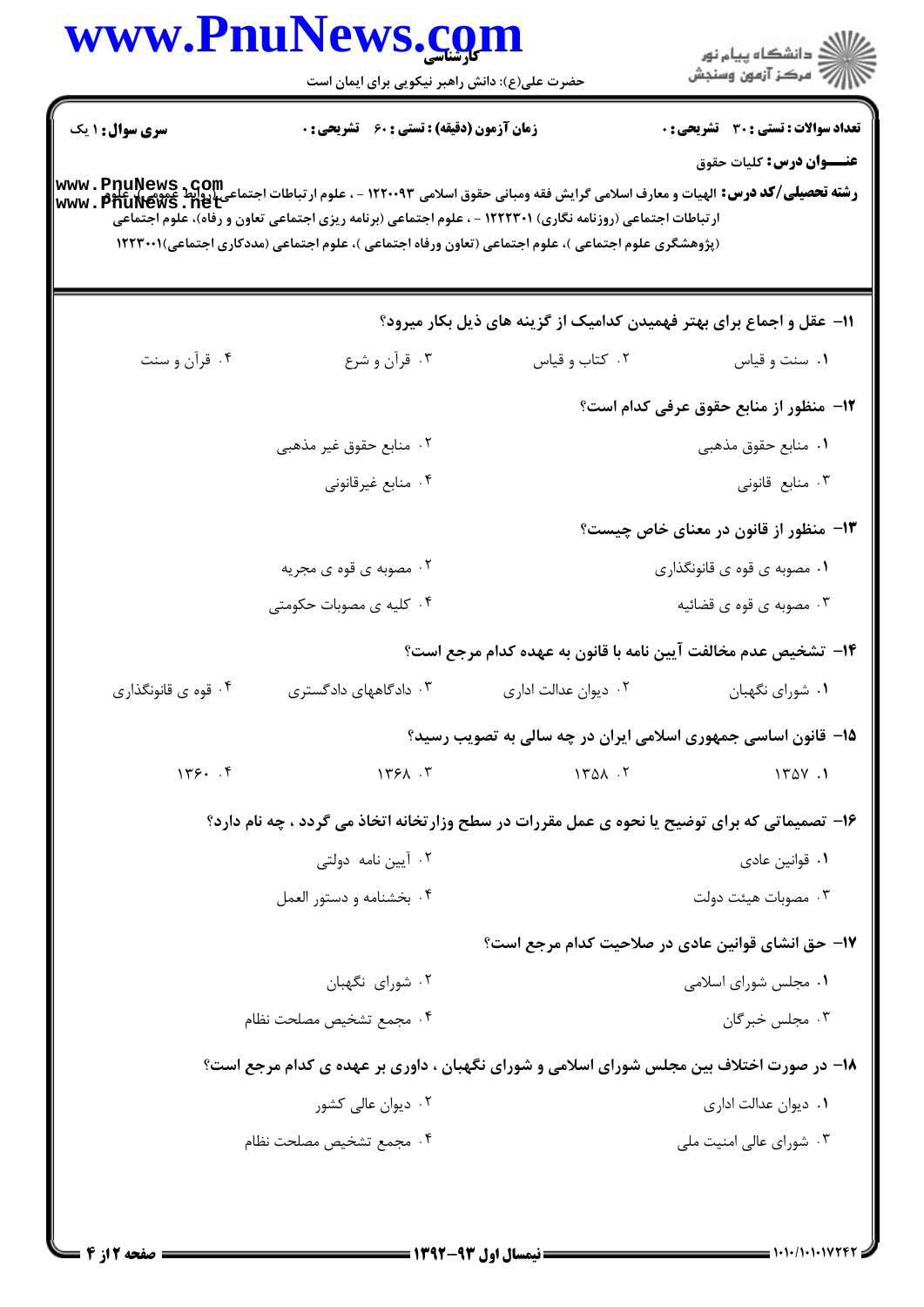|                        | www.PnuNews.com<br>حضرت علی(ع): دانش راهبر نیکویی برای ایمان است                                                                                                                                                                                                                                                                                                                                                          |                      | ر<br>دانشڪاه پيام نور)<br>ا∛ مرڪز آزمون وسنڊش                                    |
|------------------------|---------------------------------------------------------------------------------------------------------------------------------------------------------------------------------------------------------------------------------------------------------------------------------------------------------------------------------------------------------------------------------------------------------------------------|----------------------|----------------------------------------------------------------------------------|
| <b>سری سوال : ۱ یک</b> | <b>زمان آزمون (دقیقه) : تستی : 60 ٪ تشریحی : 0</b><br>رشته تحصیلی/کد درس: الهیات و معارف اسلامی گرایش فقه ومبانی حقوق اسلامی ۱۲۲۰۰۹۳ - ، علوم ارتباطات اجتماعی (روابط عمومی)<br>www . PhuNews . net<br>ارتباطات اجتماعی (روزنامه نگاری) ۱۲۲۲۳۰۱ - ، علوم اجتماعی (برنامه ریزی اجتماعی تعاون و رفاه)، علوم اجتماعی<br>(پژوهشگری علوم اجتماعی )، علوم اجتماعی (تعاون ورفاه اجتماعی )، علوم اجتماعی (مددکاری اجتماعی)۱۲۲۳۰۰۱ |                      | <b>تعداد سوالات : تستی : 30 ٪ تشریحی : 0</b><br><b>عنـــوان درس:</b> کلیات حقوق  |
|                        |                                                                                                                                                                                                                                                                                                                                                                                                                           |                      | 19- بعد از ابلاغ مصوبات مجلس ، رئيس جمهور ظرف چه مدت بايد آن را امضاء كند؟       |
| ۰۴ (روز                | ۰۳ ۵ روز                                                                                                                                                                                                                                                                                                                                                                                                                  | ۲. یک هفته           | ۰۱ ۴۸ ساعت                                                                       |
|                        |                                                                                                                                                                                                                                                                                                                                                                                                                           |                      | <b>۲۰</b> - قوانین ظرف چه مدتی پس از انتشار ، لازم الاجرا است؟                   |
| ۰. ۱۰ روز              | ۴. ۴۸ ساعت                                                                                                                                                                                                                                                                                                                                                                                                                | ۰۲ ۵ روز             | ۰۱ ۱۵ روز                                                                        |
|                        |                                                                                                                                                                                                                                                                                                                                                                                                                           |                      | <b>۲۱</b> – کدام مورد به عنوان منشأ ابطال قانون محسوب <u>نمیشود</u> ؟            |
|                        | ۰۲ عدم رعايت سلسله مراتب                                                                                                                                                                                                                                                                                                                                                                                                  |                      | ٠١ عدم رعايت تشريفات قانوني                                                      |
|                        | ۰۴ پایان اعتبار قانون                                                                                                                                                                                                                                                                                                                                                                                                     |                      | ۰۳ تغییر رژیم حکومتی                                                             |
|                        |                                                                                                                                                                                                                                                                                                                                                                                                                           |                      | ٢٢- حدود كدام نوع نسخ قانوني ، كاملا معين و مشخص است؟                            |
| ۰۴ نسخ صریح و ضمنی     | ۰۳ نسخ خود به خودی                                                                                                                                                                                                                                                                                                                                                                                                        | ۰۲ نسخ ضمنی          | ۰۱ نسخ صريح                                                                      |
|                        |                                                                                                                                                                                                                                                                                                                                                                                                                           |                      | ٢٣- قوانين مصوب مجلس شوراى اسلامى ،بدون تائيد كدام مرجع فاقد اعتبار است؟         |
| ۰۴ شورای نگهبان        | ۰۳ مجلس شورای اسلامی                                                                                                                                                                                                                                                                                                                                                                                                      | ۰۲ دیوان عدالت اداری | ٠١ ديوان عالي كشور                                                               |
|                        | ۲۴- به موجب کدام اصل ، اتباع یک کشور در هر کجا که باشند ، تابع مقررات کشور خود هستند؟                                                                                                                                                                                                                                                                                                                                     |                      |                                                                                  |
|                        | ۰۲ اصل برون مرزی                                                                                                                                                                                                                                                                                                                                                                                                          |                      | ۰۱ اصل درون مرزی                                                                 |
|                        | ۰۴ اصل غیر شخصی بودن                                                                                                                                                                                                                                                                                                                                                                                                      |                      | ۰۳ اصل شخصی بودن                                                                 |
|                        |                                                                                                                                                                                                                                                                                                                                                                                                                           |                      | ۲۵– کدامیک از انواع تفسیر، بوسیله مقامی صورت گرفته که خودواضع قانون میباشد؟      |
| ۰۴ آزاد                |                                                                                                                                                                                                                                                                                                                                                                                                                           | ۲. رسمی سه دردی . ۳  | ۰۱ وحدت رویه ای                                                                  |
|                        |                                                                                                                                                                                                                                                                                                                                                                                                                           |                      | ۲۶– درموارد اختلاف بین شعب مختلف دادگاههای کشور، نظر کدام مرجع لازم الاتباع است؟ |
| ۰۴ شورای عالی قضایی    | ۰۳ مجلس خبرگان                                                                                                                                                                                                                                                                                                                                                                                                            | ۰۲ دیوان عالی کشور   | ۰۱ مجلس شورای اسلامی                                                             |
|                        |                                                                                                                                                                                                                                                                                                                                                                                                                           |                      | <b>۲۷- کدام نوع تفسیر، اصولا برای کسی الزام آور نیست</b> ؟                       |
| ۰۴ علمی                | ۰۳ موردی                                                                                                                                                                                                                                                                                                                                                                                                                  |                      | ۰۱ رسمی مسلم است. ۲۰ وحدت رویه ای <b>۱</b>                                       |
|                        |                                                                                                                                                                                                                                                                                                                                                                                                                           |                      | ۲۸- تفسیر موردی توسط کدام مقام صورت میگیرد؟                                      |
|                        |                                                                                                                                                                                                                                                                                                                                                                                                                           |                      |                                                                                  |